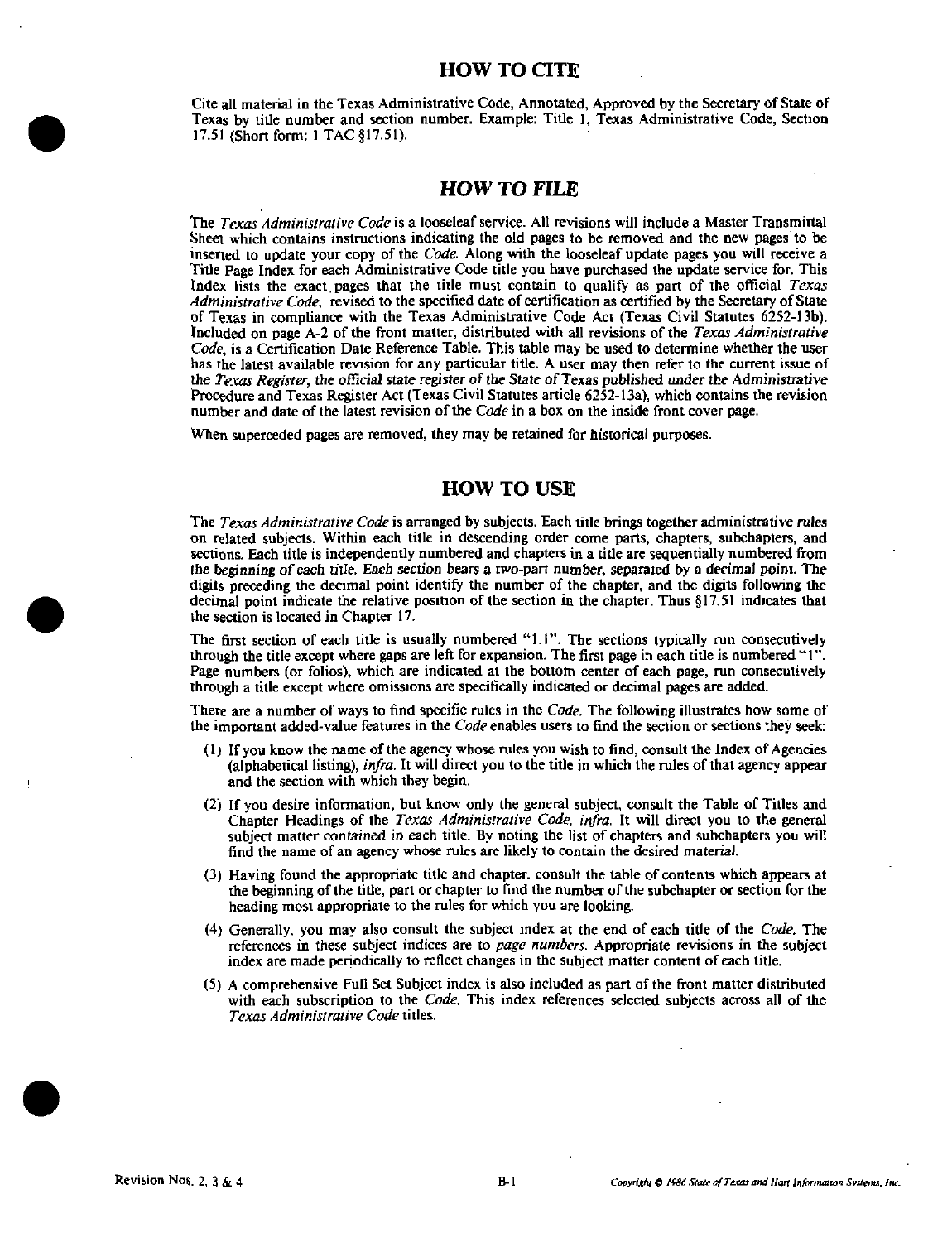### THE TEXAS ADMINISTRATIVE CODE

#### Source notes

Source notes, which provide a history of the rule, appear after each section. The note is not part of the rule. The source note indicates changes which have occurred since January 1, 1976.

The source note shows when the rule was adopted or amended. For rules adopted subsequent to January 1. 1976, a citation to the volume and page number of the Texas Register appears.

#### Citations of Authority

Authority notes provide the statutory or other authority under which an agency's rules have been issued. An agency that files a rule is required to cite the statutory or other authority under which it was promulgated (Texas Civil Statutes article 6252-13a, §5(a)(3)). When looking for the citation of authority users should follow the same procedure as when looking for the history. Sometimes in amending a section, an agency cites an authority in addition to that previously cited for the section. In such instance, both additional authority cited at the end of the section and the blanket authority covering it and other sections should be consulted.

### Notes of Decisions

Pursuant to the Texas Administrative Code Act (Texas Civil Statutes article 6252-13b, §13(a)) the Code contains annotations to federal and state judicial decisions and opinions of the Attorney General of the State of Texas which interpret or construe specific rules. The annotations encompass court decisions and opinions of the Attorney General issued after December 31, 1975.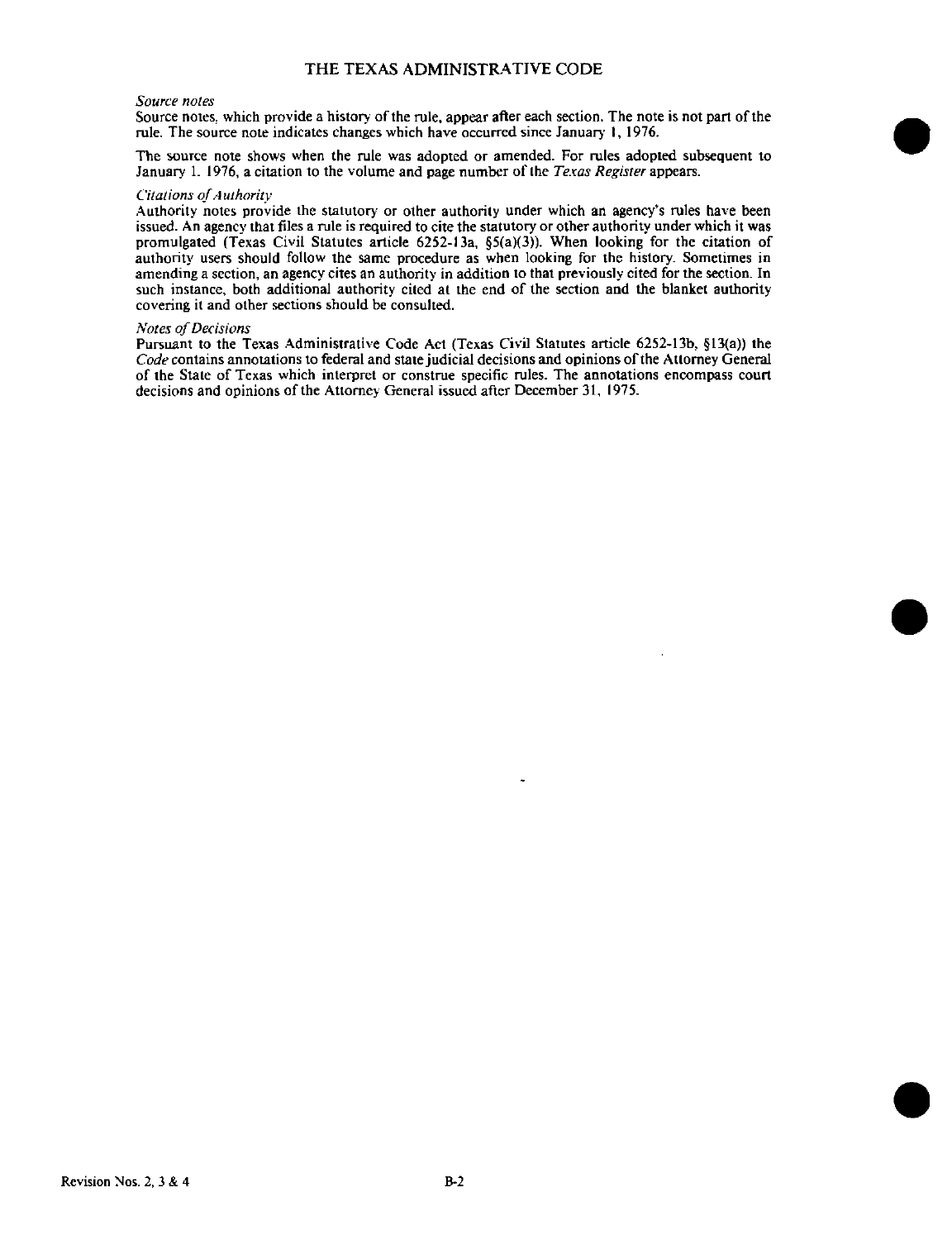# HOW TO BUY

The Texas Administrative Code may be purchased as a complete 15 Title set or as Individual Titles amended to the most recent certification date prior to the date of sale. The full Code is assembled as a set of 22 8"  $\times$  11" three ring looseleaf binders, complete with Part tabs appropriate to each Title. Individual Titles range from 1 to 3 volumes each.

An annual looseleaf update service is also available which provides four quarterly updates for each Title ordered.

Subscription prices for individual subscriptions and the annual update service are listed in the official Texas Administrative Code Rate Schedule which follows.

The official  $Texas$  Administrative Code may be ordered from Hart Information Systems, Inc., P.O. Box 9802 #588, Austin, Texas 78766 or by calling (512) 467-4572.

# RATE SCHEDULE THE TEXAS ADMINISTRATIVE CODE

|                              |                                       | <b>Number</b><br>of<br><b>Binders</b> | Approximate<br><b>Number</b><br>Pages | Original<br><b>Subscription</b> | <b>Ouarterly</b><br><b>Update Service</b><br>(Annual Fee) |
|------------------------------|---------------------------------------|---------------------------------------|---------------------------------------|---------------------------------|-----------------------------------------------------------|
| Full Code-All Titles         |                                       | 22                                    | 11088                                 | \$995.00                        | \$530.00                                                  |
|                              | <b>Individual Titles</b><br>No. Title |                                       |                                       |                                 |                                                           |
| 1                            | Administration                        |                                       | 494                                   | 90.00                           | 50.00                                                     |
| 4                            | Agriculture                           |                                       | 326                                   | 45.00                           | 40.00                                                     |
| 7                            | <b>Banking and Securities</b>         |                                       | 400                                   | 75.00                           | 50.00                                                     |
| 10                           | <b>Community Development</b>          |                                       | 166                                   | 45.00                           | 40.00                                                     |
| 13                           | <b>Cultural Resources</b>             |                                       | 166                                   | 45.00                           | 40.00                                                     |
| 16                           | Economic Regulation                   |                                       | 720                                   | 135.00                          | 80.00                                                     |
| 19                           | Education                             | $\frac{2}{2}$                         | 994                                   | 135.00                          | 80.00                                                     |
| 22                           | <b>Examining Boards</b>               | $\overline{\mathbf{2}}$               | 1258                                  | 105.00                          | 75.00                                                     |
| 25                           | <b>Health Services</b>                | 3                                     | 1418                                  | 175.00                          | 110.00                                                    |
| 28                           | Insurance                             |                                       | 528                                   | 105.00                          | 75.00                                                     |
| 31                           | Natural Resources and Conservation    | 2                                     | 1346                                  | 135.00                          | 90.00                                                     |
| 34                           | Public Finance                        |                                       | 508                                   | 105.00                          | 75.00                                                     |
| 37                           | Public Safety and Corrections         | 2                                     | 866                                   | 105.00                          | 75.00                                                     |
| 40                           | Social Services & Assistance          | 3                                     | 1630                                  | 195.00                          | 130.00                                                    |
| 43                           | Transportation                        |                                       | 190                                   | 45.00                           | 40.00                                                     |
| Additional Binders (each)    |                                       |                                       |                                       | 12.00                           |                                                           |
| Additional Index Tabs (each) |                                       |                                       |                                       | .50                             |                                                           |

Note: Prices and terms are subject to change without notice.

ĸ.